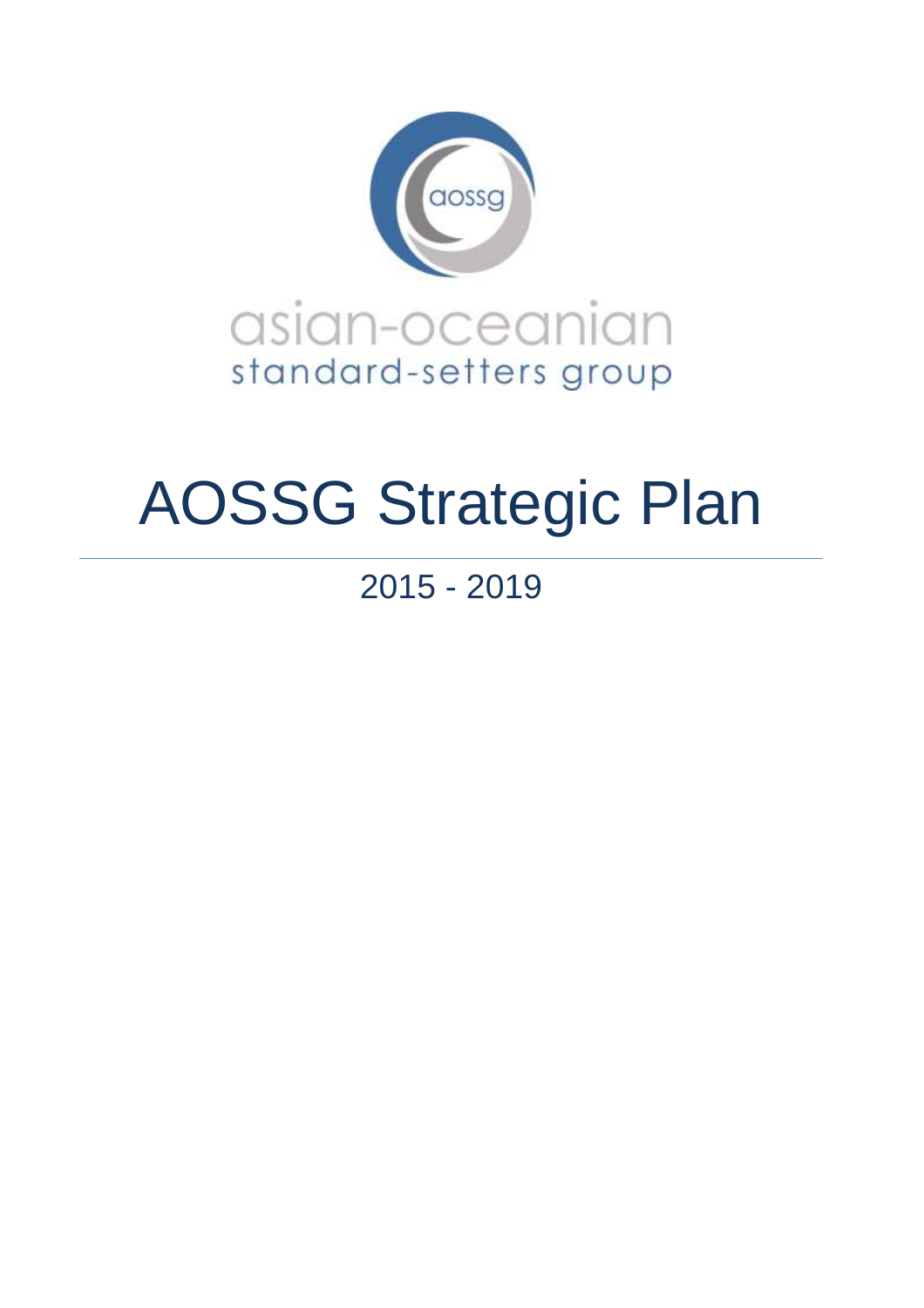

## **1 Introduction**

- 1.1 The commencement of the 2013 Annual Asian-Oceanian Standard-Setters Group (AOSSG) Meeting marked the AOSSG's fourth anniversary. At the November 2013 AOSSG Chair's Advisory Committee Meeting, members decided that it is time to formalise and document a long-term strategy for the AOSSG<sup>1</sup>.
- 1.2 This AOSSG strategic plan has a four-year timeframe, commencing from the 2014 Annual AOSSG Meeting. It is intended to periodically update the plan.
- 1.3 This plan has the following sections:
	- Background on the AOSSG (Section 2);
	- Strengths (Section 3);
	- Weaknesses (Section 4);
	- Opportunities (Section 5);
	- Threats (Section 6); and
	- Strategic Directions (Section 7).

# **2 Background on the AOSSG**

- 2.1 The International Financial Reporting Standards (IFRSs) issued by the International Accounting Standards Board (IASB) are increasingly accepted in the Asia-Oceania region, with many jurisdictions in the region having adopted IFRSs, considering the adoption of IFRSs or making progress towards convergence with IFRSs.
- 2.2 Given the growing economic importance of the Asia-Oceania region, stakeholders have increasingly suggested that accounting standard-setters in the region should play a more prominent role in global standard-setting, to maintain the momentum towards global standards and support the credibility and responsiveness of the IASB.
- 2.3 With that background, the AOSSG, a group of recognised accounting standard-setters from jurisdictions in the Asia-Oceania region was established in 2009.

#### **AOSSG Objectives**

- 2.4 As identified in the Memorandum of Understanding (MOU), the AOSSG aims to:
	- 2.4.1 promote the adoption of, and convergence with, IFRSs by jurisdictions in the region. The AOSSG does not endorse IFRSs for the region—AOSSG members may individually have that role in respect of their jurisdictions;
	- 2.4.2 promote consistent application of IFRSs by jurisdictions in the region by resolving common accounting issues to enhance transparency of financial markets in the region;

 $\overline{\phantom{a}}$ 1 Prior to this, the AOSSG [Vision Paper](http://www.aossg.org/docs/About_Us/AOSSG_Vision_Paper_Revised_Aug_2012.pdf) and [Memorandum of Understanding \(MOU\)](http://www.aossg.org/docs/About_Us/AOSSG_MoU_revised_as_at_24_November_2011.pdf) together implicitly outlined the AOSSG's strategies, some of which have been pursued and others that may be pursued in the future.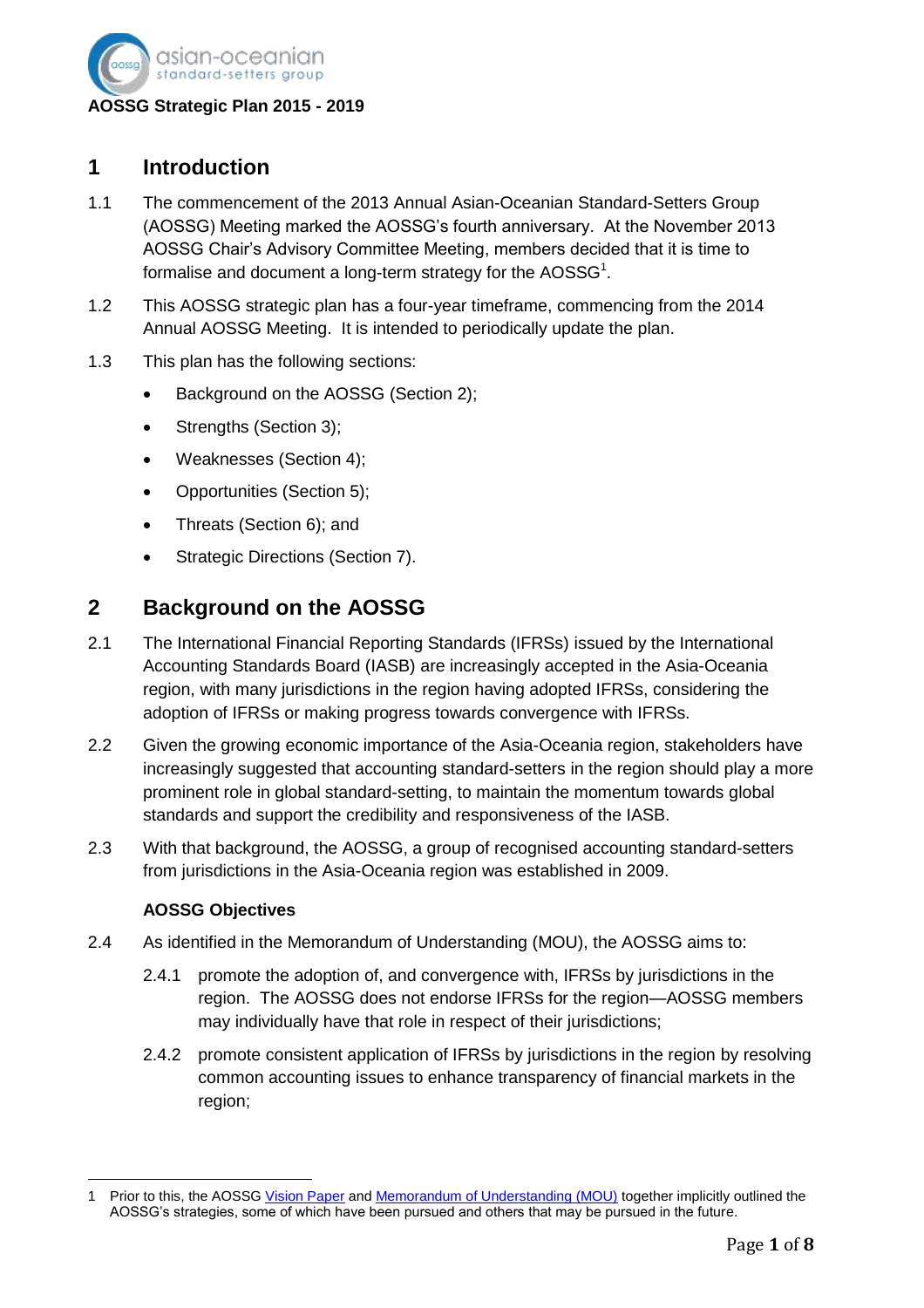

### 2.4.3 coordinate input from the region to the technical activities of the IASB, in the public interest of the region, and play an active role in technical activities of the IASB to contribute to a single set of high quality global financial reporting standards; and

2.4.4 cooperate with governments and regulators and other regional and international organisations to improve the quality of financial reporting in the region to improve accounting practices, enhance the quality of financial reporting and facilitate cross-border trade, investments, and governance in the region.

## **3 Strengths**

 $\overline{\phantom{a}}$ 

3.0 Section 7 Strategic Plan outlines an Actions Plan to benefit from and enhance the following strengths.

#### **3.1 Providing collective regional views**

3.1.1 So much of the AOSSG's usefulness to the IASB is its policy of providing collective regional views, and not just one conformed view, to the IASB. The IASB has been openly recommending<sup>2</sup> the AOSSG's model to other regions that are/were considering establishing a similar regional accounting body.

#### **3.2 Technical competence of the AOSSG**

- 3.2.1 Although many AOSSG member organisations are just beginning to develop their technical accounting and standard-setting knowledge, the AOSSG includes member organisations with staff experienced and well-regarded for their extensive technical accounting knowledge. This has been useful to the AOSSG in earning the respect of members and staff of the IASB, the IFRS Foundation and other national standard-setters regionally and globally, including gaining a place on the IASB's Accounting Standards Advisory Forum (ASAF).
- 3.2.2 The AOSSG has been able to direct the IASB's attention to AOSSG's concerns with particular topics. This is illustrated by the IASB considering amendments to IAS 41 *Agriculture* in relation to the accounting for bearer plants, the addition of the accounting for foreign currency transactions and the equity method of accounting to the IASB's research agenda, and the inclusion of several AOSSG member organisations on the IASB's Islamic Advisory Group.

#### **3.3 Individuals representing AOSSG member organisations**

3.3.1 The ability to influence the IASB and the IFRS Foundation stems from the committed and dedicated individuals representing AOSSG member organisations. These individuals have built relationships with IASB and IFRS Foundation members and staff, attend and provide constructive views at IASB

<sup>2</sup> As quoted by Hans Hoogervorst, IASB Chairman, in his address at the KASB Seminar in Seoul, Korea April 2012, "the AOSSG… serves as a very helpful sounding board for the IASB"; and Wayne Upton in his interview with Robert Bruce (financial journalist) in December 2011, "the regional groups, such as the AOSSG, have been remarkably effective. This group really should be the model for gathering people in one place. There isn't a single Asia-Oceania view on most issues.".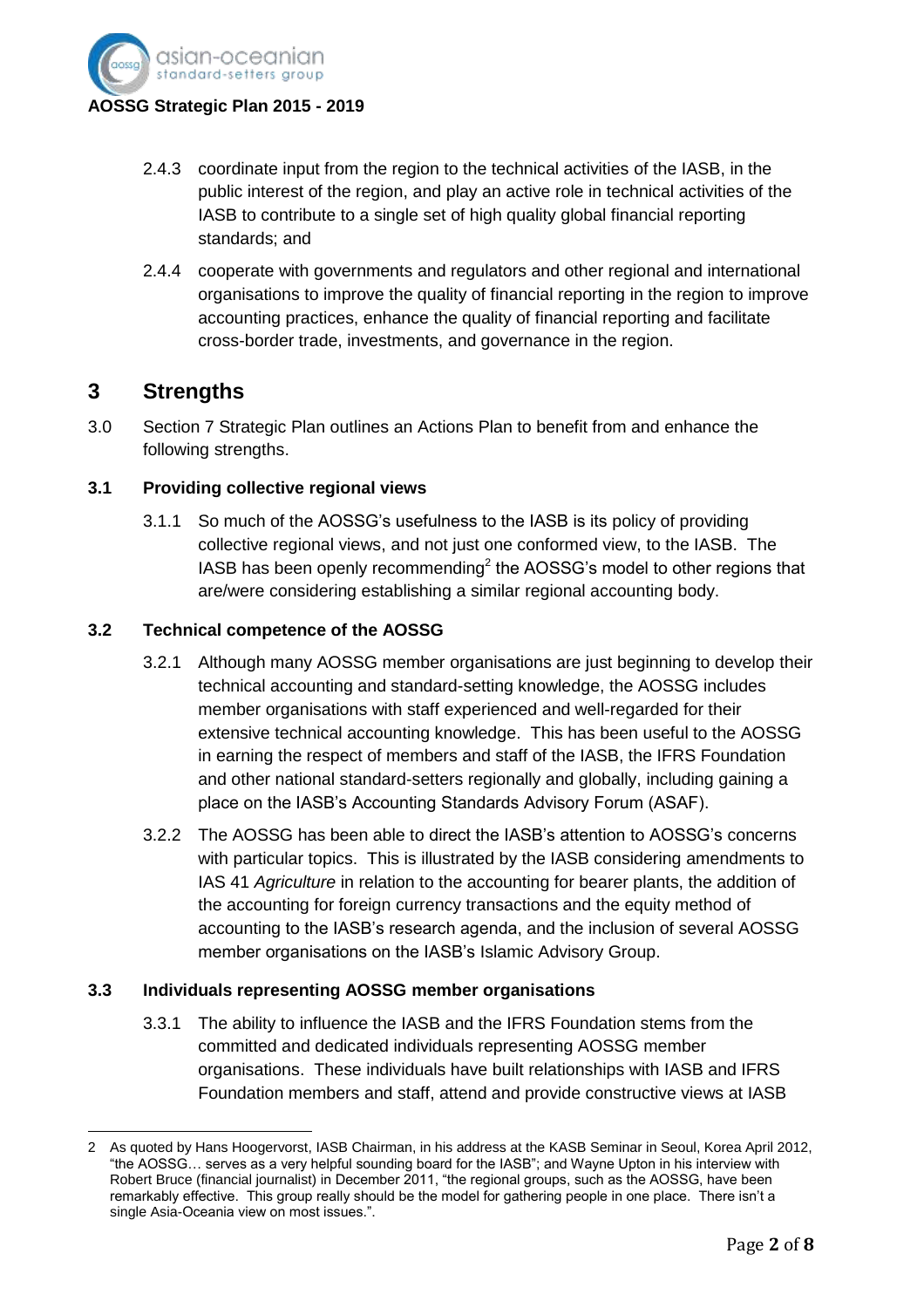

and IFRS Foundation forums, including roundtables and international conferences, and are at the forefront in responding to IASB, IFRS Foundation and the IFRS Interpretations Committee (IC) requests for comment.

3.3.2 Although AOSSG member organisations are spread across the region and face an issue of varied time zones, they regularly meet and/or communicate by electronic and other means, which enables the sharing of knowledge and information through technical discussions and education sessions at the Working Group (WG) or at an AOSSG-wide level.

#### **3.4 Representation at the IASB's ASAF**

3.4.1 The AOSSG, as well as, the Australia, China and Japan national accounting standard-setters are members of the ASAF.

## **4 Weaknesses**

4.0 Section 7 Strategic Plan outlines an Actions Plan to help overcome the following weaknesses.

#### **4.1 Losing previous Office Bearers and experienced member standard-setters**

4.1.1 Despite the AOSSG being fortunate in having individuals who are technically and strategically competent (refer to paragraph 3.3 above), the AOSSG will face an issue of a number of previous Office Bearers and experienced staff members from key AOSSG member organisations approaching retirement or leaving their respective member organisations. Most of these individuals have been involved with the AOSSG since the commencement in 2009, and accordingly, have a great understanding of the background, operations and technical views of the AOSSG.

#### **4.2 Voluntary contribution by member organisations**

- 4.2.1 Compared to other regional bodies, e.g. the European Financial Reporting Advisory Group (EFRAG), the AOSSG is disadvantaged by not being a funded group, and not having permanent technical or secretariat staff of its own<sup>3</sup>. The operations and technical activities of the AOSSG are undertaken by staff members of member organisations on a contributory basis, in addition to the activities of their respective member organisations. Further, much of the contribution is mostly dependent on the enthusiasm of the leader<sup>4</sup> of the member organisation for the aims of the AOSSG mentioned in paragraph 2.4 above.
- 4.2.2 If AOSSG activities need to expand, staff members will have to spend more time on AOSSG activities, and accordingly, there would be a strong need for the AOSSG to have permanent technical and secretariat staff members that are focused solely on AOSSG activities.

 $\overline{\phantom{a}}$ 3 The idea at the inception of the AOSSG was that member organisations contribute some staff members to manage the AOSSG operations and technical activities. The Secretariat function is provided by the AOSSG Chair as required by the MOU.

<sup>4</sup> Typically, the leaders of the many AOSSG member organisations can change every two or more years.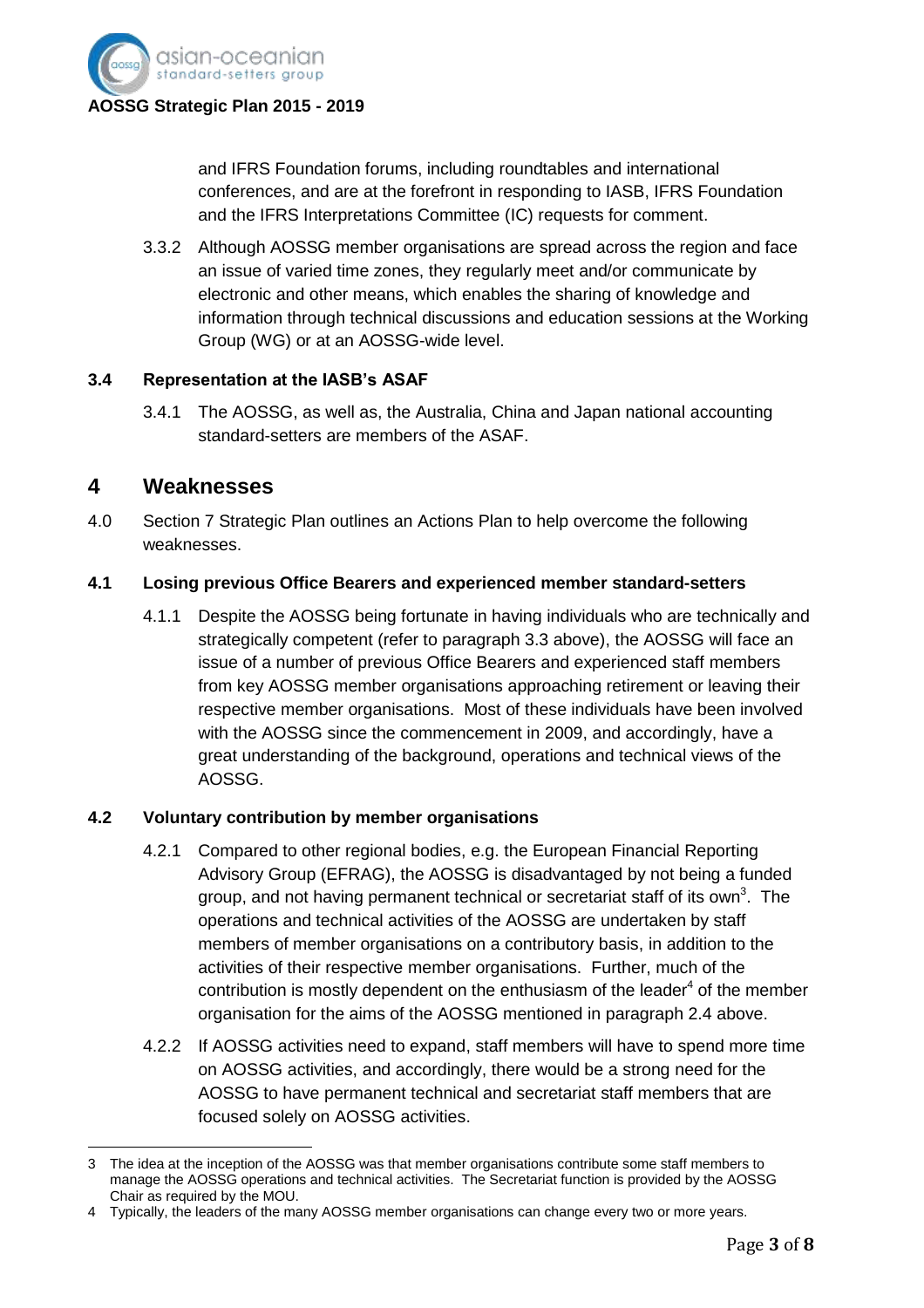

#### **4.3 Low engagement by some member organisations**

4.3.1 A number of member organisations have been inactive in AOSSG's activities due to insufficient resources or an apparent low level of interest.

#### **4.4 Insufficient member organisations capable of leading**

4.4.1 It is planned that each member organisation will have an opportunity to lead the AOSSG as long as the criteria set out in the *Criteria and Processes for Appointment of the AOSSG Chair and Vice-Chair* are met. Some member organisations will face certain constraints, for example, few resources and technical capabilities, that would prohibit them from leading.

## **5 Opportunities**

5.0 Section 7 Strategic Plan outlines an Actions Plan to take advantage of the following opportunities.

#### **5.1 Pilot IFRS Centre of Excellence in Nepal**

- 5.1.1 The establishment of a pilot IFRS Centre of Excellence (COE) in Nepal as the AOSSG's initiative to 'build standard-setting capacity within the region' has been noted internationally. This initiative has helped raise the AOSSG's profile more widely as a supporter of a single set of global standards.
- 5.1.2 The AOSSG needs to consider a funding mechanism to sustain this initiative as member organisations assisting in the COE are facing resource (funding and staff) constraints (refer also paragraph 6.3 below).

#### **5.2 Provide thought leadership topics**

5.2.1 AOSSG members have the opportunity to undertake thought leadership topics or topics that analyse emerging issues in the region, either individually or collaboratively. When the IASB more actively undertakes its research projects, the AOSSG could contribute very meaningfully to the IASB's findings.

#### **5.3 Work closely with the IFRS Foundation Asian-Oceanian Office**

5.3.1 The IFRS Foundation has indicated that it plans to embark on more activities in the Asia-Oceania region, including an analysis on first-time application of IFRS, outreach activities on current agenda topics and post-implementation reviews. This provides the AOSSG with an opportunity to continue to build on its profile within, and relationship with, the IFRS Foundation through collaboration.

## **6 Threats**

6.0 Section 7 Strategic Plan outlines an Actions Plan to help overcome the following threats.

#### **6.1 Possible loss of AOSSG impact due to other international pressures**

6.1.1 It is possible that the challenging economic and political environment in other parts of the world would lead to a relative loss of AOSSG's impact in the development of a single set of global accounting standards.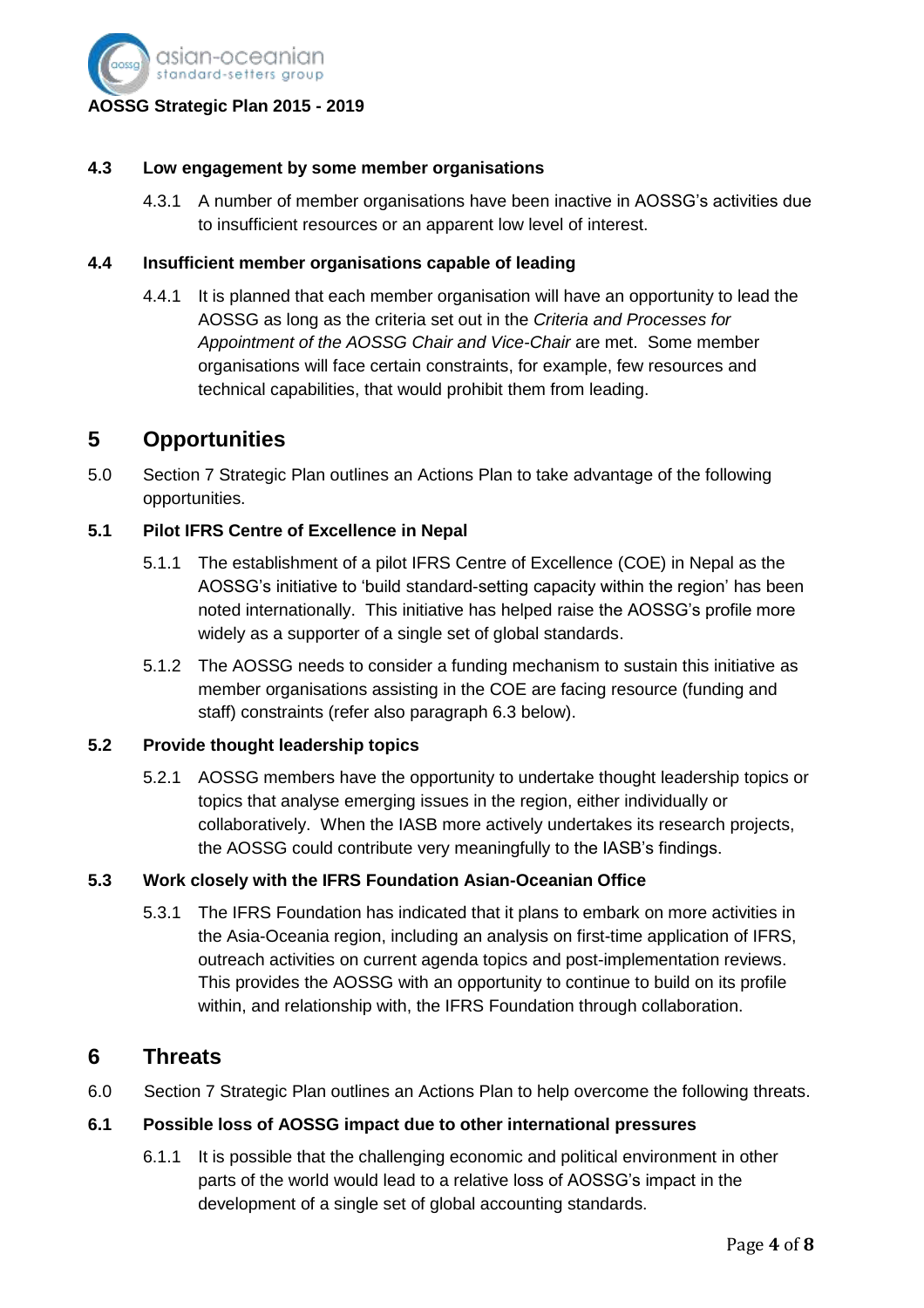

#### **6.2 Modifications of IFRS**

6.2.1 The AOSSG notes the challenges in some jurisdictions in adopting or transitioning to IFRS, and therefore, there is no one adoption/transition method that fits all jurisdictions. Member organisations need to be mindful of the AOSSG's objectives<sup>5</sup> when developing and implementing their long-term IFRS adoption plans and avoid, if possible, making modifications to IFRS.

#### **6.3 Ability to continue contributing meaningfully due to funding pressures**

6.3.1 Member organisations may struggle to continue funding their involvements with the AOSSG. For example, contributing meaningfully to the AOSSG's aims and IASB's technical activities often necessitates face-to-face participation at, for example, roundtables and conferences, with the IASB and within the AOSSG.

## **7 Strategic Plan**

- 7.1 The AOSSG identified the following four broad areas of strategic direction to deal with the analyses in Sections 3 to 6 above:
	- Continue to contribute constructively to the IASB's current agendas
	- Continue to build on the AOSSG's technical competence
	- Continue to build on the AOSSG's profile and voice internationally and regionally
	- Consider alternative measures to deal with funding pressures
- 7.2 The Action Plan below outlines the actions that need to be pursued, and the timeframe and priorities within the next four years to drive these strategic directions.

| <b>Action plan</b>                                                                                                                                                                                     | <b>SWOT</b><br>para ref. | <b>Prio</b><br>-rity | <b>Timing</b><br>of work | Responsi-<br>ble parties |
|--------------------------------------------------------------------------------------------------------------------------------------------------------------------------------------------------------|--------------------------|----------------------|--------------------------|--------------------------|
| 1. Continue to contribute constructively to the IASB's<br>current agenda by:                                                                                                                           |                          |                      |                          |                          |
| 1.1 communicating with the IASB and the IFRS IC through<br>regular face-to-face meetings <sup>6</sup> , e.g. annual meeting and<br>interim meetings, to discuss IASB and AOSSG technical<br>activities | 3.1, 3.2,<br>5.3, 6.1    | High                 | Ongoing                  | All members              |
| 1.2 providing regional views through written submissions on<br><b>IASB/IFRS IC consultative documents</b>                                                                                              | 3.1, 3.2,<br>5.3, 6.1    | High                 | Ongoing                  | All members              |

 $\overline{\phantom{a}}$ 5 The AOSSG's objectives include promoting the adoption of IFRS in the region and developing a single set of global accounting standards

<sup>6</sup> Such meetings would represent the collective views of the AOSSG, including meetings where individuals from member organisations represent the AOSSG, and not represent the individual member organisation.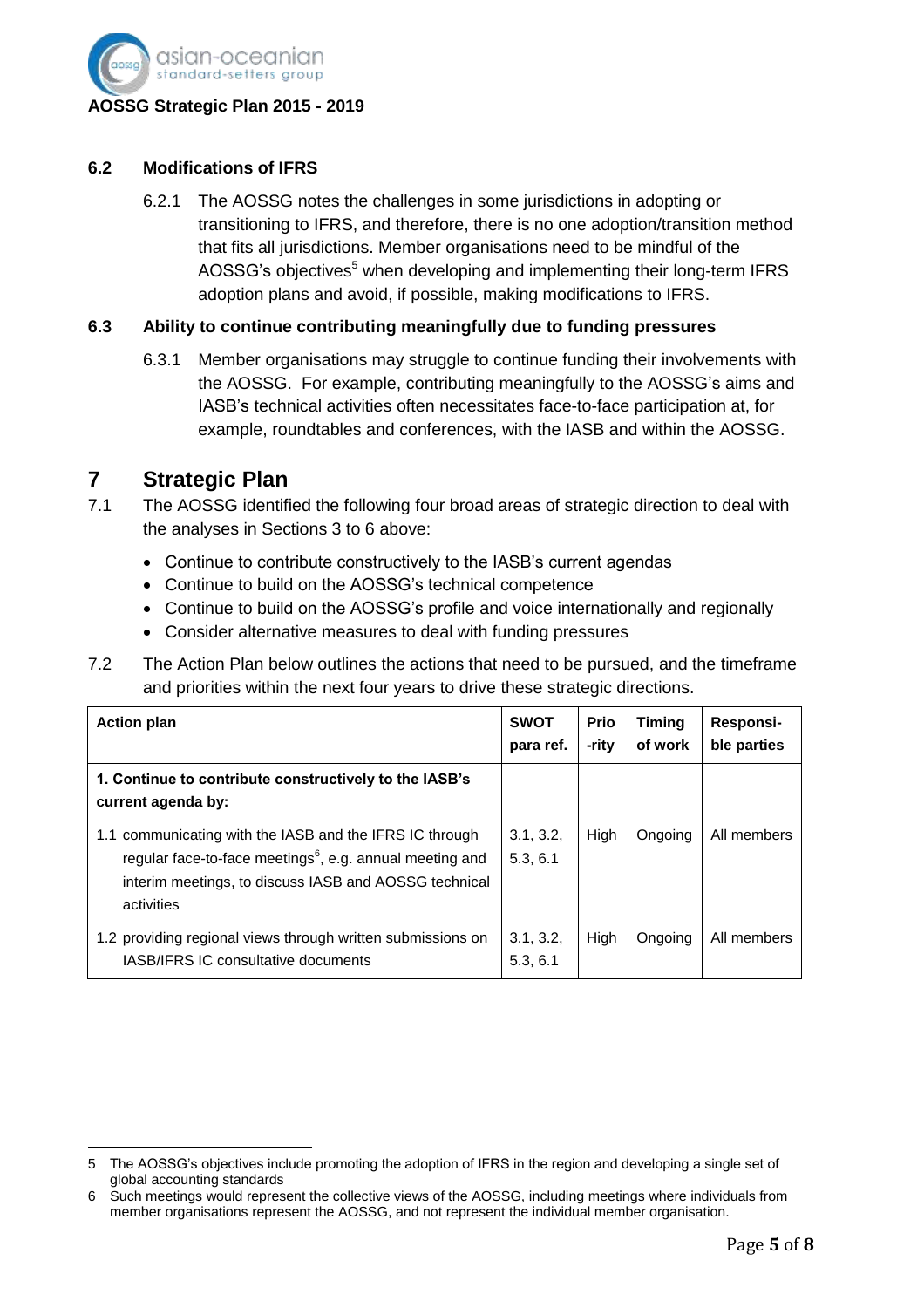

## **AOSSG Strategic Plan 2015 - 2019**

| <b>Action plan</b>                                                                                                                                                                                                                                                                                      | <b>SWOT</b><br>para ref. | Prio<br>-rity | <b>Timing</b><br>of work              | Responsi-<br>ble parties                              |
|---------------------------------------------------------------------------------------------------------------------------------------------------------------------------------------------------------------------------------------------------------------------------------------------------------|--------------------------|---------------|---------------------------------------|-------------------------------------------------------|
| 1.3 participating in post-implementation review discussions                                                                                                                                                                                                                                             | 3.1, 3.2,<br>5.3, 6.1    | High          | Ongoing                               | All members                                           |
| 1.4 undertaking more, individual <sup>7</sup> or collaborative, research<br>projects, thought leadership topics or topics that analyse<br>emerging issues in the region                                                                                                                                 | 5.2, 5.3,<br>6.1         | High          | Ongoing                               | All members                                           |
| 1.5 responding to the requests of the ASAF Working Party<br>(WP) Leader to ensure member organisations' views are<br>represented more directly at the IASB's ASAF meeting                                                                                                                               | 3.1, 3.4                 | High          | Ongoing<br>until<br>further<br>notice | <b>WG</b> leaders<br>and ASAF<br><b>WP</b><br>members |
| 1.6 offering to discuss AOSSG views reflected in its<br>submissions more directly and promptly with IASB staff,<br>particularly on topics that are more complex (new<br>activity)                                                                                                                       | 3.1, 3.2,<br>5.3, 6.1    | Medi<br>um    | Re-<br>assess<br>by end-<br>2015      | <b>WG</b> leaders                                     |
| 2. Continue to build on the AOSSG's technical<br>competence by:                                                                                                                                                                                                                                         |                          |               |                                       |                                                       |
| 2.1 meeting face-to-face at least once a year, at annual<br>meetings, to discuss technical accounting matters<br>including those in the region                                                                                                                                                          | 3.2, 3.3,<br>4.4         | High          | Ongoing                               | All members                                           |
| 2.2 communicating actively with member organisations that<br>are less active (new activity)                                                                                                                                                                                                             | 4.3, 4.4                 | High          | Ongoing                               | Secretariat                                           |
| 2.3 identifying key individuals and staff who are dedicated to<br>the aims of the AOSSG, technically competent, has the<br>ability to think strategically and impact regionally and<br>globally to represent member organisations                                                                       | 3.3, 4.2                 | High          | Ongoing                               | All members                                           |
| 2.4 providing key individuals and staff exposure to technical<br>and strategic AOSSG matters, including attending<br>annual meetings, interim meetings, WG or CAC<br>meetings, providing relevant technical training, and<br>building relationships with individuals from other<br>member jurisdictions | 3.3, 4.2                 | High          | Ongoing                               | All members                                           |
| 2.5 conducting educational sessions through the most<br>effective and efficient manner, e.g. face-to-face<br>education sessions in conjunction with other meetings<br>like IFASS or the IASB World Standard-Setter, and<br>education sessions via teleconference and other online<br>methods            | 3.2, 3.3,<br>4.4, 6.3    | Medi<br>um    | Re-<br>assess<br>by end-<br>2015      | <b>WG</b> leaders                                     |

 $\overline{\phantom{a}}$ 7 Research consistent with the IASB agenda, thought leadership and other emerging topics may be undertaken initially by individual member organizations and then provided to AOSSG members for comment or further input.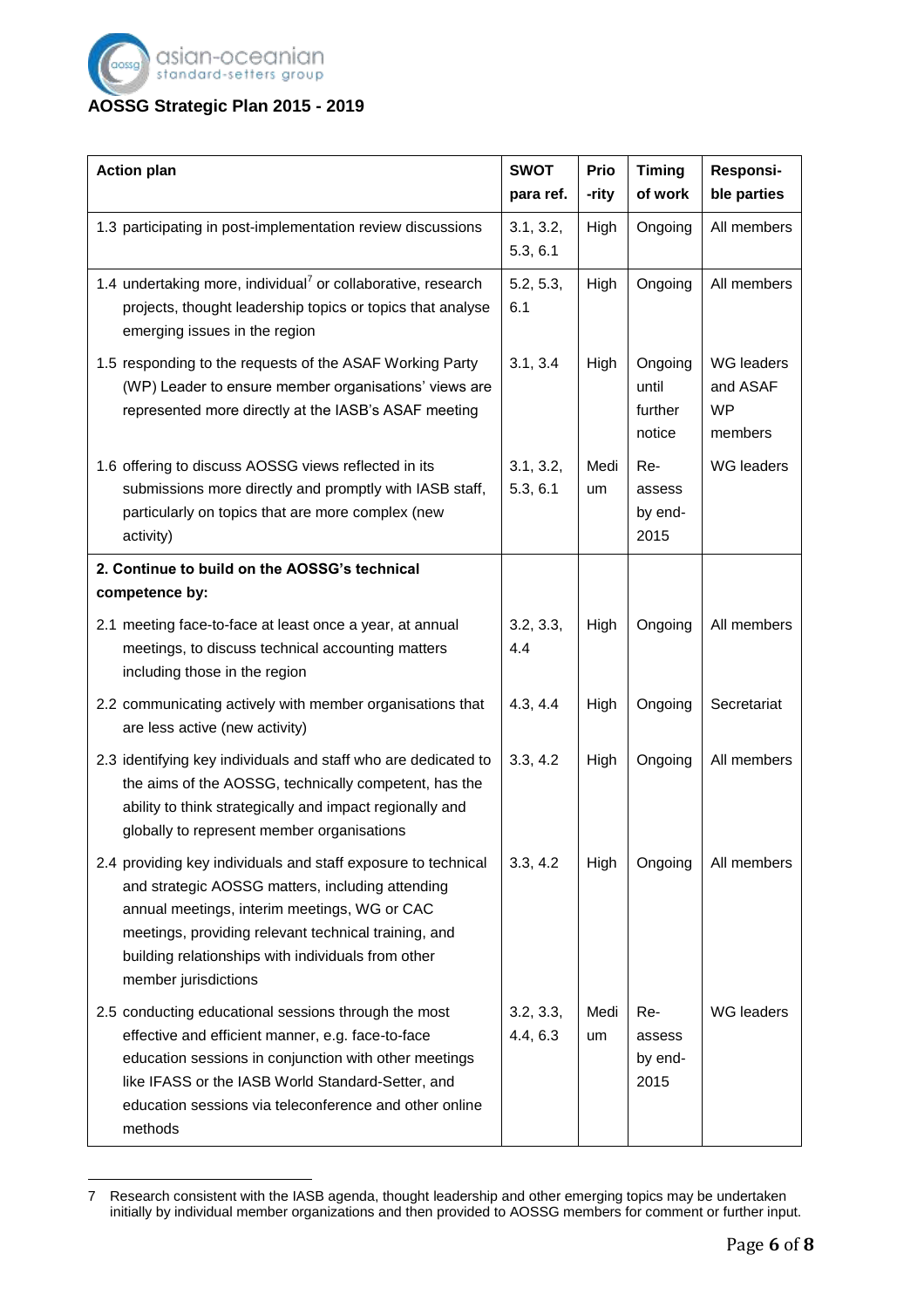

# **AOSSG Strategic Plan 2015 - 2019**

|     | <b>Action plan</b>                                                                                                                                                                                                                                 | <b>SWOT</b><br>para ref.      | Prio<br>-rity | <b>Timing</b><br>of work | Responsi-<br>ble parties                         |
|-----|----------------------------------------------------------------------------------------------------------------------------------------------------------------------------------------------------------------------------------------------------|-------------------------------|---------------|--------------------------|--------------------------------------------------|
| 2.6 | considering the need for, and if so, how to establish a<br>permanent AOSSG secretariat function, possibly in a<br>central location, including the operations, funding and<br>other funding means such as via staff secondments<br>(new activity)   | 3.3, 4.2                      | Medi<br>um    | By 2017                  | Chair, VC<br>and CAC                             |
| 2.7 | recruiting accounting standard-setter bodies in the<br>region that are, or have the potential to become,<br>technically strong, strategic and have the ability to<br>contribute regionally and globally                                            | 3.2, 3.3                      | Medi<br>um    | Ongoing                  | CAC                                              |
| 2.8 | individuals at member organisations being made<br>available to another member organisation                                                                                                                                                         | 3.2                           | Medi<br>um    | Ongoing                  | All members                                      |
|     | 3. Continue to build on the AOSSG profile and voice<br>regionally and internationally by:                                                                                                                                                          |                               |               |                          |                                                  |
|     | 3.1 reinforcing and reminding members of the AOSSG's<br>commitment to a single set of global accounting<br>standards, for example by encouraging members to<br>provide an update on IFRS issues and<br>adoption/transition plans at AOSSG meetings | 3.4, 4.3,<br>5.2, 6.1,<br>6.2 | High          | Ongoing                  | Chair, VC                                        |
|     | 3.2 promoting actively and maintaining the use of a single<br>set of IFRS in local jurisdictions, including influencing<br>regulators and other bodies in local jurisdictions                                                                      | 3.2, 3.4,<br>6.1, 6.2         | High          | Ongoing                  | All members                                      |
|     | 3.3 utilising the AOSSG website more effectively, e.g.<br>publishing thought-provoking technical pieces and<br>providing a brief update of the AOSSG's participation at<br>conferences and roundtables                                             | 3.2, 4.3,<br>5.2, 6.1         | High          | Ongoing                  | Website and<br>WG leaders,<br>and<br>Secretariat |
|     | 3.4 ensuring local stakeholders are aware of the AOSSG<br>and its objectives, and using the AOSSG's channels to<br>the IASB and IFRS IC to report back local financial<br>reporting issues                                                         | 4.3, 6.1                      | High          | Ongoing                  | All members                                      |
|     | 3.5 maintaining close contacts with willing personnel from<br>previous Office-Bearing jurisdictions for specific AOSSG<br>initiatives, for example, the AOSSG's IFRS Centre of<br>Excellence resource (new activity)                               | 3.2, 3.3,<br>4.1, 5.2         | Medi<br>um    | Ongoing                  | Chair, VC<br>and CAC                             |
|     | 3.6 engaging actively with Asian-Oceanian members of the<br>IFRS Trustees, IFRS Advisory Council, IASB etc                                                                                                                                         | 5.3, 6.1                      | High          | Ongoing                  | All members                                      |
|     | 3.7 assessing if further COEs in the region are feasible<br>(depending on available resources) and necessary                                                                                                                                       | 4.4, 5.1                      | High          | Early<br>2015            | <b>COEDC WP</b>                                  |